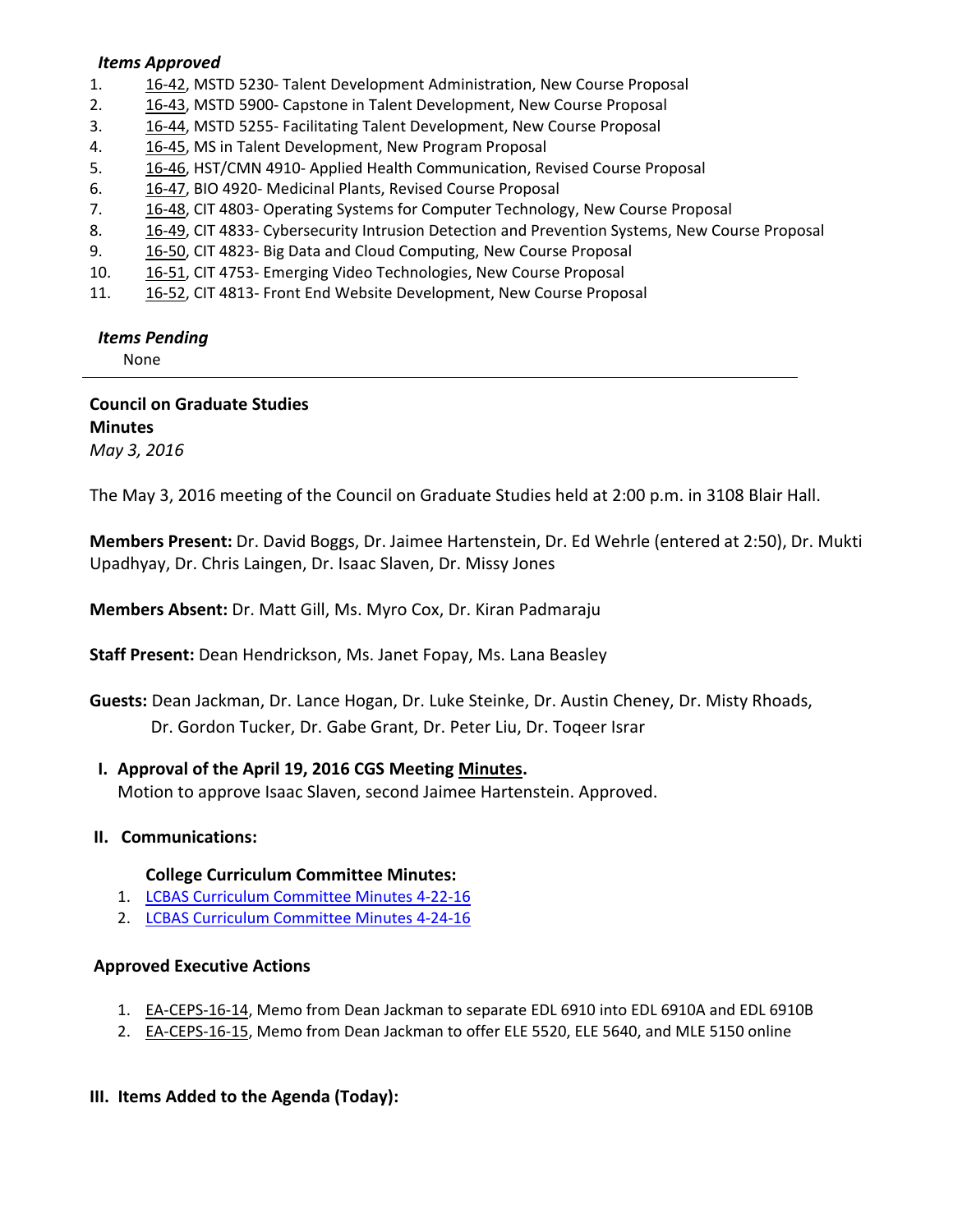#### **IV. Items Acted Upon:**

01. [16](http://castle.eiu.edu/~eiucgs/currentagendaitems/agenda16-42.pdf)-42, MSTD 5230 – Talent Development Administration, New Course Proposal; Luke Steinke presented the course. Council approved unanimously; Effective date – Spring 2017

(3‐0‐3) MSTD 5230 – Talent Development Administration

This course emphasizes the skills needed to effectively manage talent development. Course topics include managing content strategies, vendor relations, assigning facilitator roles, monitoring talent development progress and risks, and managing professional development. Prerequisite(s): None

02. 16‐43, MSTD 5900‐ Capstone in Talent Development, New Course Proposal; Luke Steinke presented. [Council](http://castle.eiu.edu/~eiucgs/currentagendaitems/agenda16-43.pdf) approved unanimously; Effective date – Spring 2018

(3‐0‐3) MSTD 5900‐ Capstone in Talent Development

This course is to provide the culminating, integrative curricular experience for students enrolled in the Master of Science in Talent Development. As such, the course draws on students' prior training within the core courses in the degree. Capstone projects will apply concepts from the Master of Science in Talent Development to real‐world experiences within the field to complete an applied graduate research project. Prerequisite(s): Completion of MS in Talent Development Core Courses (TEC 5203, 5213, 5283, 5443, 5292, 5253, and MSTD 5230 & 5255)

03. 16‐[44,](http://castle.eiu.edu/~eiucgs/currentagendaitems/agenda16-44.pdf) MSTD 5255‐ Facilitating Talent Development, New Course Proposal; Luke Steinke presented the course. Council approved unanimously; Effective date – Summer 2017

(3‐0‐3) MSTD 5255‐ Facilitating Talent Development

This course will explore the techniques of facilitating talent development and will provide in‐depth practice of knowledge and skills necessary to successfully deliver talent development solutions. Prerequisite(s): None

- 04. 16-[45,](http://castle.eiu.edu/~eiucgs/currentagendaitems/agenda16-45.pdf) MS in Talent Development, New Program Proposal; Luke Steinke presented. Council approved unanimously; Effective‐ Fall 2017
- 05[. 16](http://castle.eiu.edu/~eiucgs/currentagendaitems/agenda16-46.pdf)‐46, HST/CMN 4910‐ Applied Health Communication, Revised Course Proposal; Misty Rhoads presented the course. Council approved unanimously; Effective Fall 2016

(3‐0‐3) HST/CMN 4910‐ Applied Health Communication

An application of health communication principles and competencies focusing on the development and implementation of health campaigns used by health communication professionals. Prerequisites: None

06. 16-[47](http://castle.eiu.edu/~eiucgs/currentagendaitems/agenda16-47.pdf), BIO 4920- Medicinal Plants, Revised Course Proposal; Gordon Tucker presented. Council approved unanimously; Effective Fall 2016

(3‐0‐3) BIO 4920‐ Medicinal Plants

A worldwide survey of the past and present human utilization of plants and plant products as medicines, including their chemical constituents and natural and cultural history. Prerequisite(s): BIO 1200G or equivalent.

07[. 16](http://castle.eiu.edu/~eiucgs/currentagendaitems/agenda16-48.pdf)-48, CIT 4803- Operating Systems for Computer Technology, New Course Proposal; Peter Liu presented. Council approved unanimously. Effective Fall 2017

2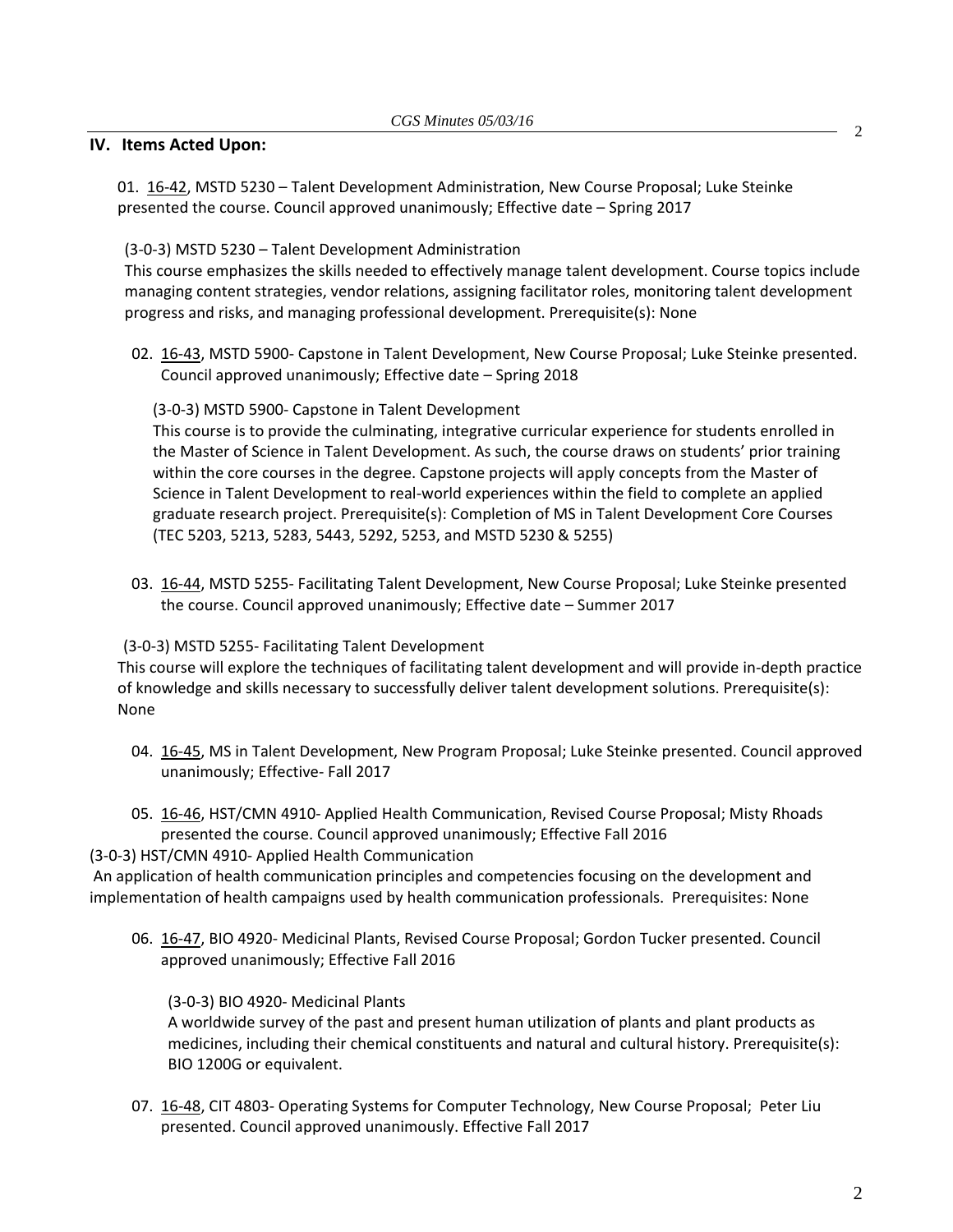(2‐2‐3) CIT 4803‐ Operating Systems for Computer Technology An introduction to technological applications of modern operating systems: Design concepts, data structures, algorithms and systems (shell) programming basics. Emphasis will be on UNIX, LINUX and WINDOWS based operating systems Prerequisite(s): AET 3163.

08. 16‐[49,](http://castle.eiu.edu/~eiucgs/currentagendaitems/agenda16-49.pdf) CIT 4833‐ Cybersecurity Intrusion Detection and Prevention Systems, New Course Proposal; Peter Liu presented. Council approved unanimously. Effective Summer 2016.

(2‐2‐3) CIT 4833‐ Cybersecurity Intrusion Detection and Prevention Systems A study of principles and applications of Cybersecurity Intrusion Prevention Systems (IPS) and Intrusion Detection Systems (IDS). Prerequisites: AET 2523

09. 16-[50,](http://castle.eiu.edu/~eiucgs/currentagendaitems/agenda16-50.pdf) CIT 4823- Big Data and Cloud Computing, New Course Proposal; Toqeer Israr presented. Council approved unanimously. Effective Fall 2017.

(2‐2‐3) CIT 4823‐ Big Data and Cloud Computing

Introduction to concept and technology of big data and predictive analytics, including capture, transfer, storage, query, exploration, visualization and other relevant applications of large data‐sets. Prerequisite(s): AET 3163 or equivalent.

10. 16‐[51,](http://castle.eiu.edu/~eiucgs/currentagendaitems/agenda16-51.pdf) CIT 4753‐ Emerging Video Technologies, New Course Proposal; Gabe Grant presented. Council approved unanimously. Effective Spring 2017.

(2‐2‐3) CIT 4753‐ Emerging Video Technologies

A study of video technologies and techniques. This course will focus on the capture of video for creating applications and solutions for web sites, education, training, and advertising solutions. Main emphasis will be on hardware, specialty equipment, and media preparation for these applications. Prerequisite(s): AET 2123, graduate standing or permission of instructor.

11. 16‐[52,](http://castle.eiu.edu/~eiucgs/currentagendaitems/agenda16-52.pdf) CIT 4813‐ Front End Website Development, New Course Proposal; Gabe Grant presented course revision. Council approved unanimously. Effective Spring 2017.

(2‐2‐3) CIT 4813‐ Front End Website Development A study of front end and mobile website development. Emphasis will be on planning, designing, development, testing, and publishing of websites specifically for internet‐connected devices. Prerequisite(s): None.

## **02 Committee Reports:**

**Library Advisory**‐ Ed Wehrle; no meeting **ATAC**‐ David Boggs; no meeting **GSAC**‐ Bill Elliott; report given by Dean Hendrickson‐ Sam Young voted next year's GSAC president **CASL‐** Kiran Padmaraju; absent **EMAC‐** Mukti Upadhyay; no report

**03 Other Items:** 

3